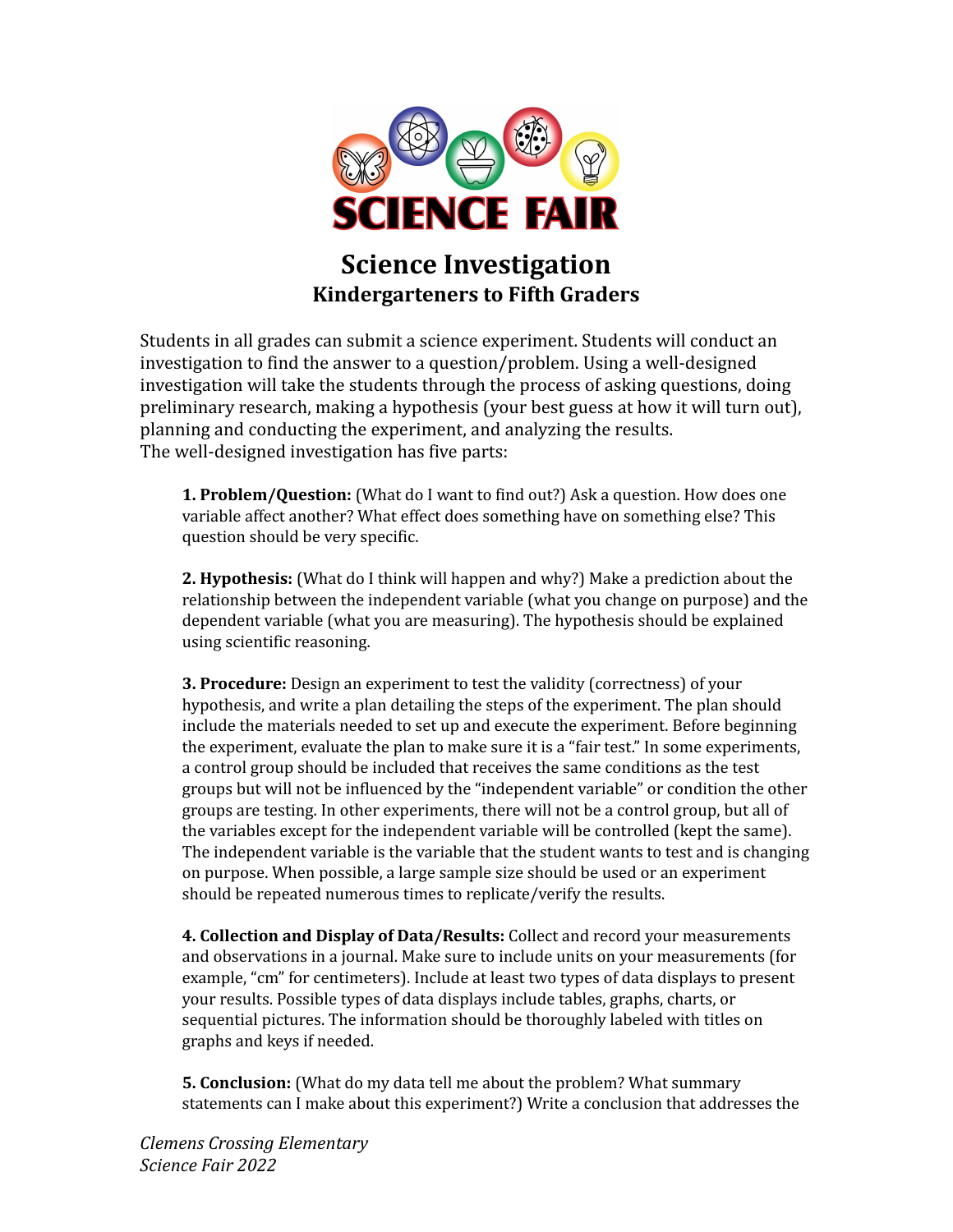question/problem that you tested. Use your data to explain what you found. A strong scientific explanation includes a claim (what you think), multiple pieces of evidence (relevant data), and scientific reasoning (scientific principles that connect your evidence to your claim). Finally, discuss an application of your findings or a way that the results of your experiment could be used by others. Also, discuss the next experiment you would like to conduct based on your experience with this one.

Parents are encouraged to support and work with their child on this project at home. This usually results in a better student understanding. Students are also permitted to work with a friend or a small group. A general rule of thumb to go by is:

- 4th and 5th graders should be able to do almost the entire project by themselves.

- 2nd and 3rd graders should be able to do many parts themselves.

- Kindergarteners and  $1_{st}$  graders will need help for most of the project.

## **An Example of a Well-Designed Investigation**

**Problem:** How will the amount of fertilizer affect the growth of plants?

**Hypothesis:** I think that higher levels of fertilizer (independent variable) will cause greater growth (dependent variable) in tomato plants. I think this because advertisements show that plants grow better using fertilizer. So, if a plant receives more fertilizer, then it should grow taller than a plant with less fertilizer.

**Procedure:** The independent variable will be the amount of fertilizer being used, so all the other variables and conditions must stay the same. That means the following:

- 1. The seeds must all come from the same package and should be randomly selected.
- 2. All seeds must be planted in the same sized pots with similar soil.
- 3. All plants must receive exactly the same amount of water and light.
- 4. The temperature should be the same for all plants.
- 5. At least five plants should be used for each test group.
- 6. Set up one group of plants as the "control group." This group is not given fertilizer.
- 7. Set up two other test groups. One receives 20 mL of liquid fertilizer each week.

The other group receives 40 mL of liquid fertilizer each week.

**Data/Results:** Use a separate notebook for recording all measurements and observations. Record information daily and consider the following things:

- Make sure that measurements are made in a consistent way. Include units on all measurements.
- Keep a lot of notes! It is better to have too much data than not enough.
- Write down the date and time when making an observation. Be as specific as possible.
- Keep track of the materials used and their quantities.
- Take photographs as part of your display, if possible.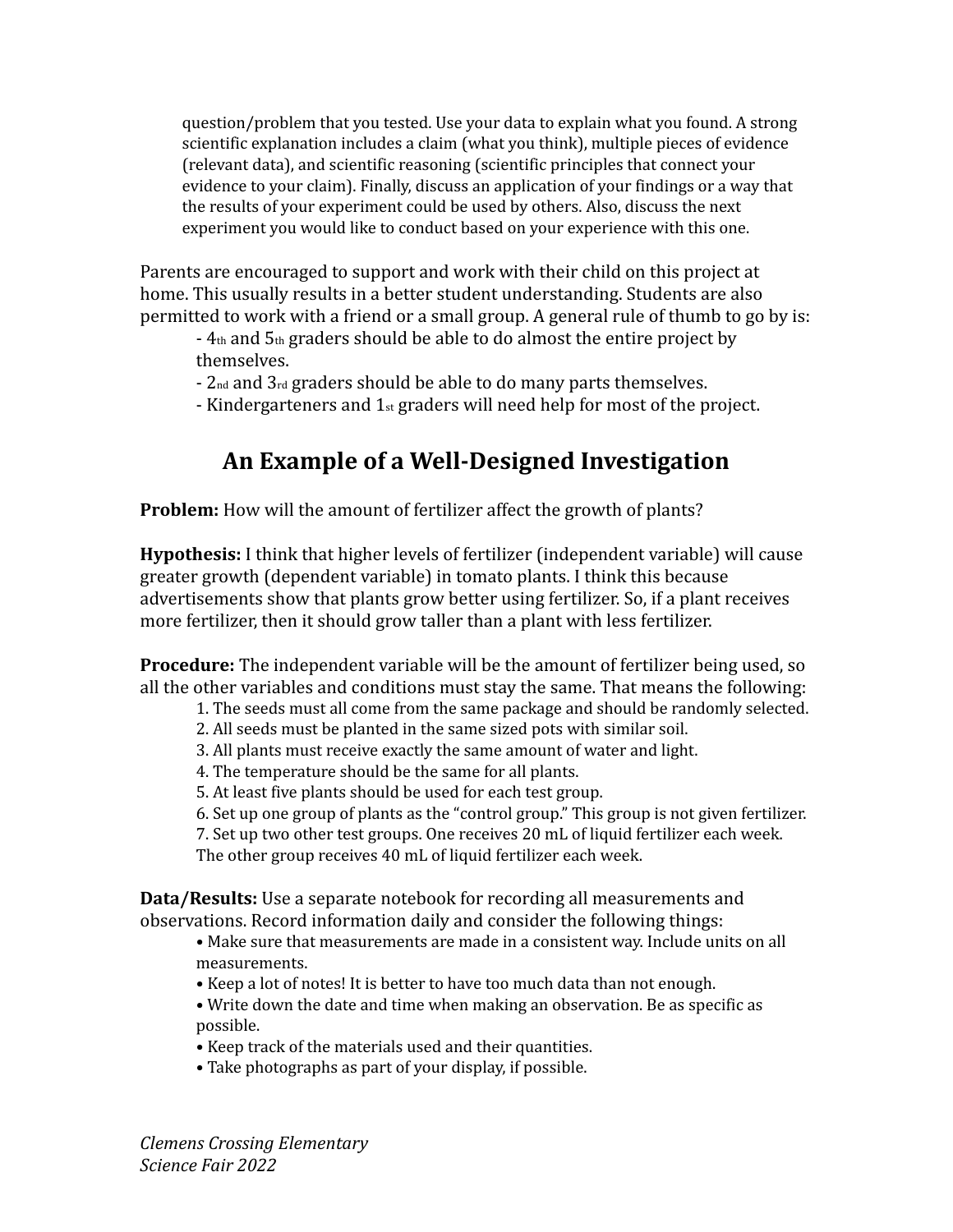**Conclusion:** The amount of fertilizer did not affect the growth of the tomato plants. The control group that did not receive any fertilizer grew to 55 cm in 9 weeks. The first test group, Experimental #1, received 20 mL of liquid fertilizer each week. After 9 weeks, these plants grew to 63 cm. The second test group, Experimental #2, received 40 mL of liquid fertilizer each week. After 9 weeks, these plants grew to 35 cm. 20 mL of fertilizer each week seemed to improve the height of the tomato plants compared to the group that received no fertilizer. However, the group that received 40 mL of fertilizer did not grow nearly as tall as the control group or Experimental #1 group. It seems that too much fertilizer can affect the plants by keeping them from growing as tall while the right amount of fertilizer can improve the growth. People can use these findings when growing their plants. Instead of using extra fertilizer, gardeners and farmers should use just the right amount of fertilizer. For my next experiment, I would be interested in testing different amounts of fertilizers to find out what the "right amount" should be for a tomato plant.

## **Selecting a Topic for Investigation**

After you have selected an area of science that interests you, think about the questions that you are curious about and would like to solve. The question you try to solve will be the topic of your science fair project. You need to choose a question that can be answered by an experiment that you can do. Do not choose a question that does not interest you or one that is too hard to solve.

The best format to think of a question may be: How does \_\_\_\_\_\_\_\_\_\_\_\_\_\_\_ affect  $\overline{\phantom{a}}$ 

Here are some questions that may help you think of your own research question that you would like to solve. Make sure that you can plan and carry out an experiment to solve the problem.

- How does air pressure in a basketball affect the height it bounces?
- Which paper towel is the most absorbent?
- How does the color of a container affect the cooling time of water?
- Which brand of dishwashing liquid makes the longest lasting suds?
- What metal conducts heat the fastest?
- How does the type of surface affect the speed of a remote control car?
- Does the color of colored water affect the rate at which it freezes?
- Which sandwich bag has the strongest seal?
- How does the size of a playground ball affect how high it bounces?
- Which ball travels fastest when thrown with the same force?
- What icepack in your lunch bag keeps food coldest the longest?
- What floating material will support the most weight?
- How does color affect a material's ability to absorb heat?
- How does the temperature of water affect the rate of evaporation?
- How do different string lengths on parachutes affect their falling times?
- How does the weight of an object affect how far it can be thrown by a catapult?
- Which type of insulation retains the most heat?

*Clemens Crossing Elementary Science Fair 2022*